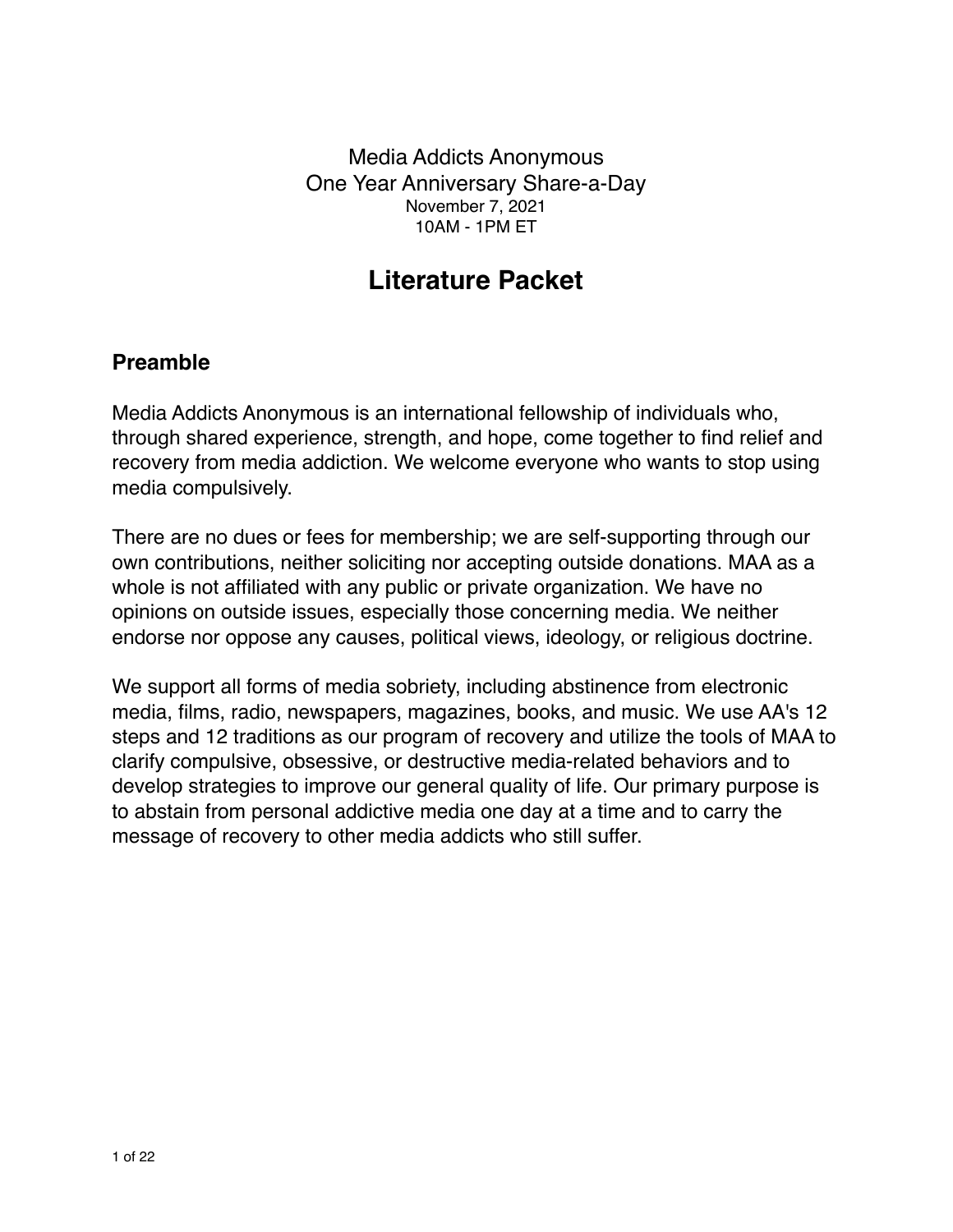# **The Twelve Steps of Media Addicts Anonymous**

- 1. We admitted we were powerless over media—that our lives had become unmanageable.
- 2. Came to believe that a Power greater than ourselves could restore us to sanity.
- 3. Made a decision to turn our will and our lives over to the care of God as we understood God.
- 4. Made a searching and fearless moral inventory of ourselves.
- 5. Admitted to God, to ourselves, and to another human being the exact nature of our wrongs.
- 6. Were entirely ready to have God remove all these defects of character.
- 7. Humbly asked God to remove our shortcomings.
- 8. Made a list of all persons we had harmed and became willing to make amends to them all.
- 9. Made direct amends to such people wherever possible, except when to do so would injure them or others.
- 10.Continued to take personal inventory and when we were wrong promptly admitted it.
- 11. Sought through prayer and meditation to improve our conscious contact with God as we understood God, praying only for knowledge of God's will for us and the power to carry that out.
- 12.Having had a spiritual awakening as the result of these steps, we tried to carry this message to other media addicts, and to practice these principles in all our affairs.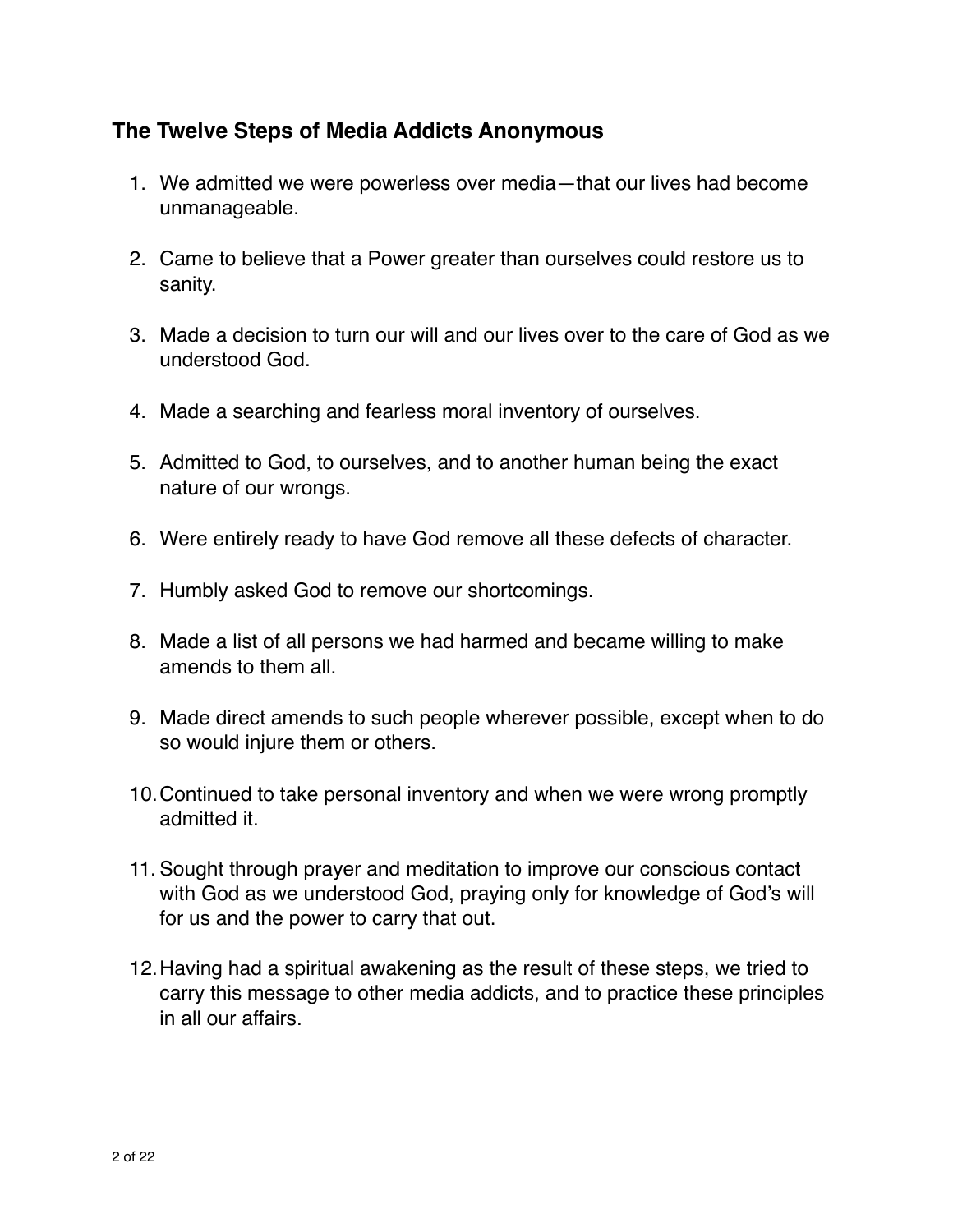### **The Twelve Traditions of Media Addicts Anonymous**

- 1. Our common welfare should come first; personal recovery depends upon MAA unity.
- 2. For our group purpose there is but one ultimate authority—a loving God as may be expressed in our group conscience. Our leaders are but trusted servants; they do not govern.
- 3. The only requirement for MAA membership is a desire to stop compulsively using media.
- 4. Each group should be autonomous except in matters affecting other groups or MAA as a whole.
- 5. Each group has but one primary purpose—to carry its message to the media addict who still suffers.
- 6. An MAA group ought never endorse, finance, or lend the MAA name to any related facility or outside enterprise, lest problems of money, property, and prestige divert us from our primary purpose.
- 7. Every MAA group ought to be fully self-supporting, declining outside contributions.
- 8. Media Addicts Anonymous should remain forever nonprofessional, but our service centers may employ special workers.
- 9. MAA, as such, ought never be organized; but we may create service boards or committees directly responsible to those they serve.
- 10. Media Addicts Anonymous has no opinion on outside issues; hence the MAA name ought never be drawn into public controversy.
- 11. Our public relations policy is based on attraction rather than promotion; we need always maintain personal anonymity at the level of press, radio, and films.
- 12. Anonymity is the spiritual foundation of all our Traditions, ever reminding us to place principles before personalities.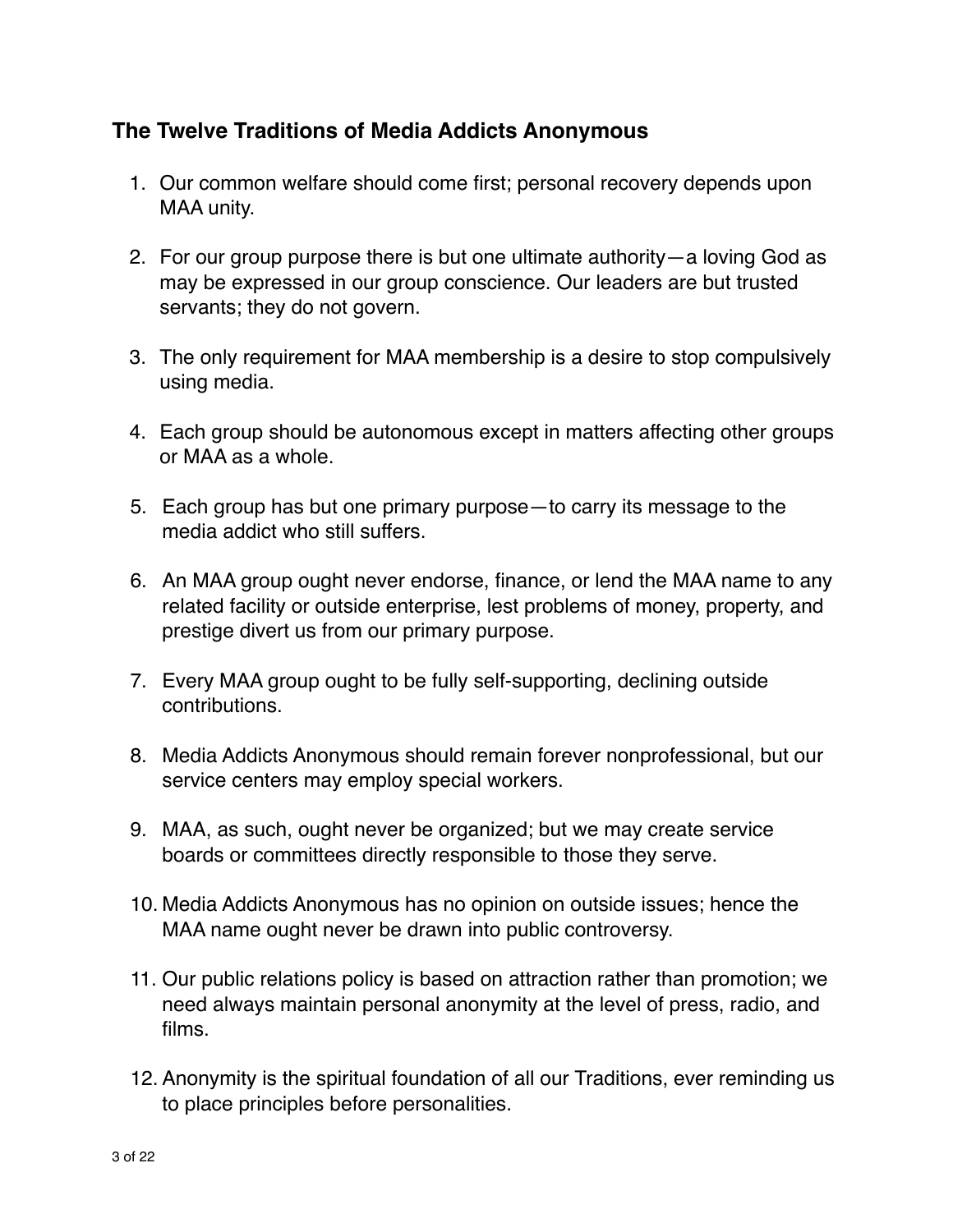## **The Twelve Symptoms of Media Addicts Anonymous**

- 1. Dissatisfaction with everyday life—We have a compulsive need to alter our mood with media. We depend on media for daily relief from pain and problems. It is our main source of relaxation, recreation, and reward. We feel a pervasive sense of boredom and emptiness when not actively using.
- 2. Time irreverence—We become distracted from our daily goals once we pick up media. Media then takes priority over everything else. We may binge, graze, or spend hours surfing the net, reading magazines or fantasy novels, losing track of time and connection with what's really important to us.
- 3. Exhibiting risky behavior—We are willing to endanger our health, our life, or someone else's life so we can get our media fix. For example, texting or watching videos while driving, overeating while binging on media, avoiding exercise to stay online, compulsively watching porn, gambling, or chronically depriving ourselves of sleep.
- 4. Mental obsession—We become uncomfortable or edgy if we don't have our devices with us at all times. We are preoccupied throughout the day with thoughts of what might be in the news, on social media, on television or what our loved ones might be doing. We believe we are missing out if we are not constantly living through media. We feel irritated if someone tries to interrupt our programs or games. Over time, media is all we want and all we think about getting.
- 5. Isolation—We prefer to stay indoors using media or playing video games rather than being out in nature or socializing with real people. Even when we are with other people, we may find ourselves getting lost in our devices instead of interacting with those around us. Media is something we turn to that we think will make us feel better, but it ends up making us feel lonely and remorseful in the end.
- 6. Compare and despair—We use media to compare ourselves with others online or try to create a persona that people will like and respect, but end up feeling despair when we can't live up to those ideals.
- 7. Avoidance of work and inability to plan and prioritize tasks—We jeopardize the success of our businesses, jobs, schoolwork, and life goals by using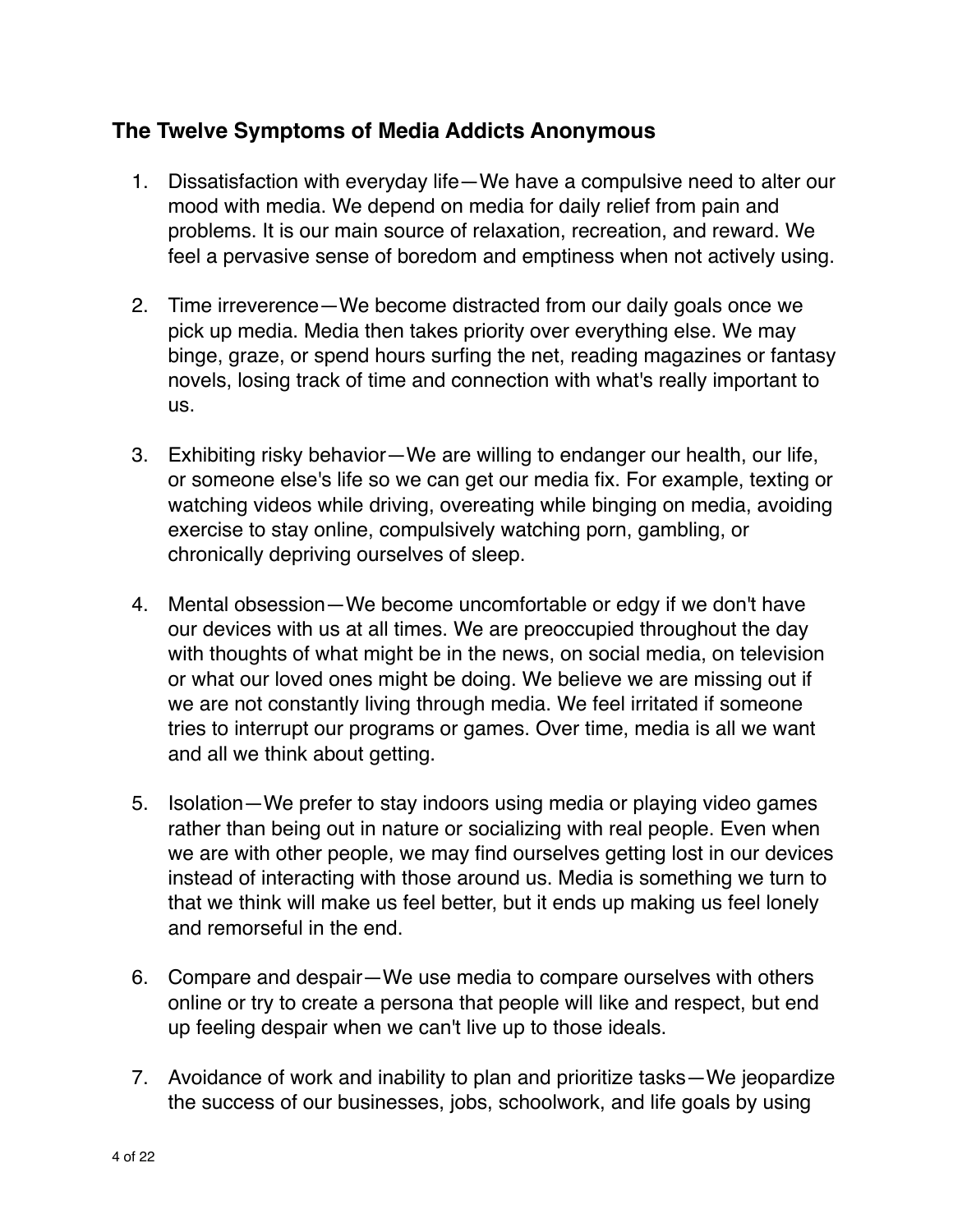media to procrastinate doing what must be done. We repeatedly use our available time to consume media, then find ourselves facing multiple crises caused by lack of planning and poor time management. As soon as we get out of our immediate crisis, we go back to binging on media, which will inevitably cause more problems in the future.

- 8. Physical ailments—With prolonged use of media we experience backache, neck pain, headaches, disturbances in sleep, insomnia, carpal tunnel syndrome, as well as vision problems such as blurred or strained vision and dry eyes.
- 9. Depression, shame, and dishonesty—We feel depressed and shameful and even lie about the amount of media we are consuming. We have said to ourselves, "I don't want to live this way anymore," but don't know how we would live without our media. Some of us have had suicidal thoughts about this despair.
- 10. Disconnection from our bodies and nature—We have become disconnected from our bodies and the natural world. We fail to meet our body's basic needs for rest, sleep, exercise, good nutrition, etc. We avoid the natural world and our need to fully enjoy and experience all of our senses.
- 11. Withdrawal and inability to stop when we want to—We have been unable to stop using media on our own. If we have managed to stop using media for a period of time, we experience withdrawal symptoms such as moodiness, cravings, or agitation. If we give in and return to our addictive media, we find it even harder to try to stop again.
- 12. Obsession with fantasy—Rather than connecting with live people, we turn to media to satisfy our need for friendship, romance and sexual fantasy and end up feeling disconnected and lonelier than before. We lose the ability to have relationships with real people because media produces unrealistic expectations and discontentment with self and others. In this way, we begin to live through what we experience on our media believing we are living when really, we have no real life.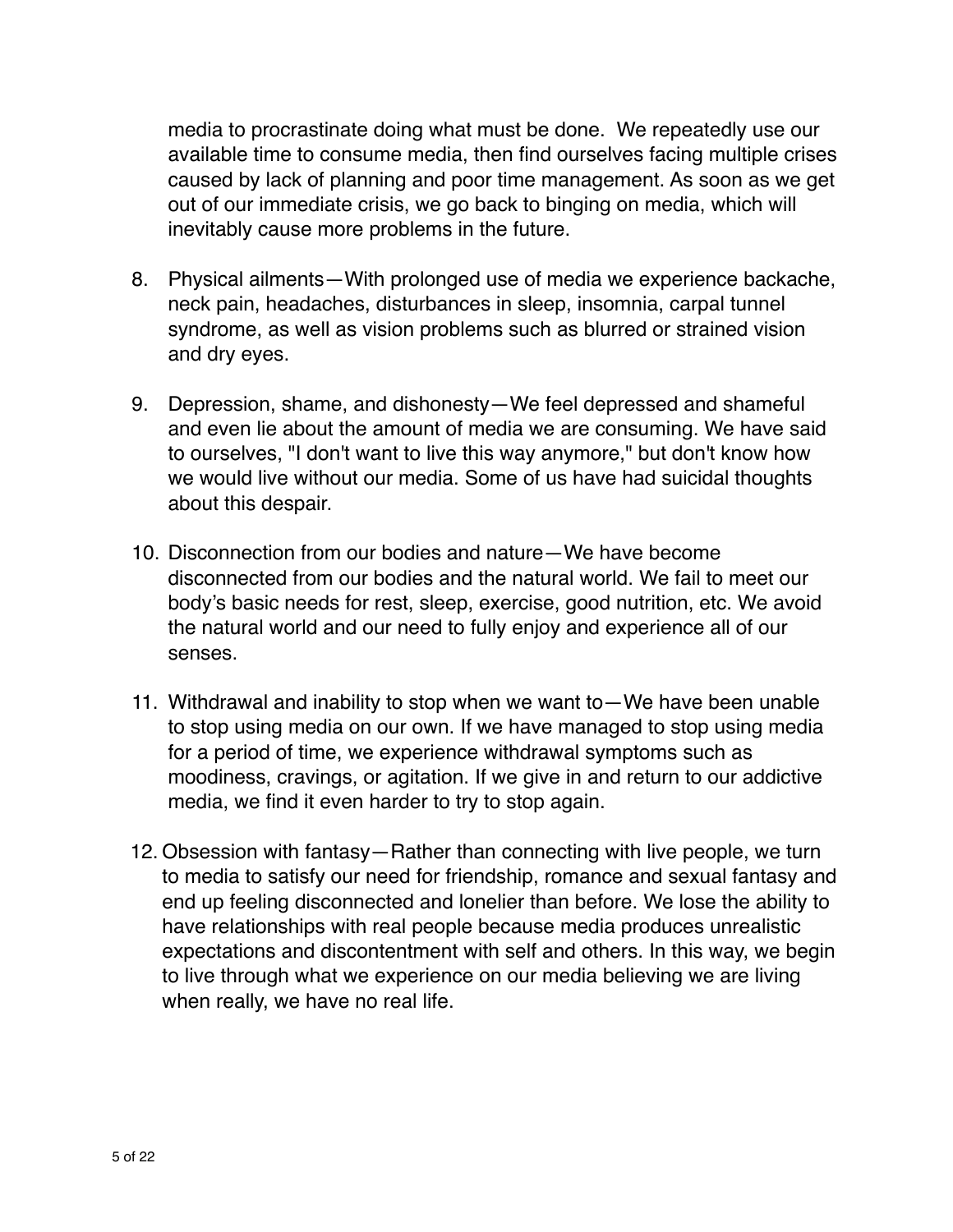## **The Twelve Tools of Media Addicts Anonymous**

- 1. Meetings—Meetings are a place we learn about our addiction, stop isolating, and gather with others who want to recover from media addiction. It is suggested that newcomers attend 90 meetings in 90 days to jump start their recovery. Some members also join committed "Sobriety Groups" such as Back-to-Basics.
- 2. Sponsorship—A sponsor is a media-sober member of MAA who has taken all Twelve Steps and is living the Steps and Traditions to the best of their ability. We ask a sponsor to guide us through the Twelve Steps of Recovery and help us create and use our media sobriety plan.
- 3. Media awareness and trigger identification—We work closely with our sponsor to discover what behaviors trigger the "phenomenon of craving," the things that cause us to be out of control and compulsively use media.
- 4. Media fasting—We recommend fasting from any unnecessary media for a period of time. By fasting from media, we begin to see our compulsion more clearly, start to break the cycle, and connect to ourselves and others in deeper and healthier ways.
- 5. Media sobriety plan—A media sobriety plan helps us to abstain from the compulsive use of media. A personal plan for all media usage guides us in our media decisions, as well as defines what, when, how, where, and why we use our devices. We continue to re-evaluate our plans to keep ourselves accountable so we don't rationalize "acting out" and feed the addiction.
- 6. Media replacement plan—Because many of us use media as our main source of relaxation, reward, recreation, and even relationships, we need to find other activities that we enjoy. A media replacement plan is an important system to create as soon as possible so that we will have enjoyable and healthy activities to replace media.
- 7. Media withdrawal plan—Media is a mind-altering and mood-altering drug. As with any drug, there will be a period of withdrawal and detoxification. Withdrawal comes in many forms, such as moodiness, anxiety, lack of sleep, boredom, agitation, etc. Withdrawal from media addiction is easier when you have a plan and sustained support. Sobriety action partners,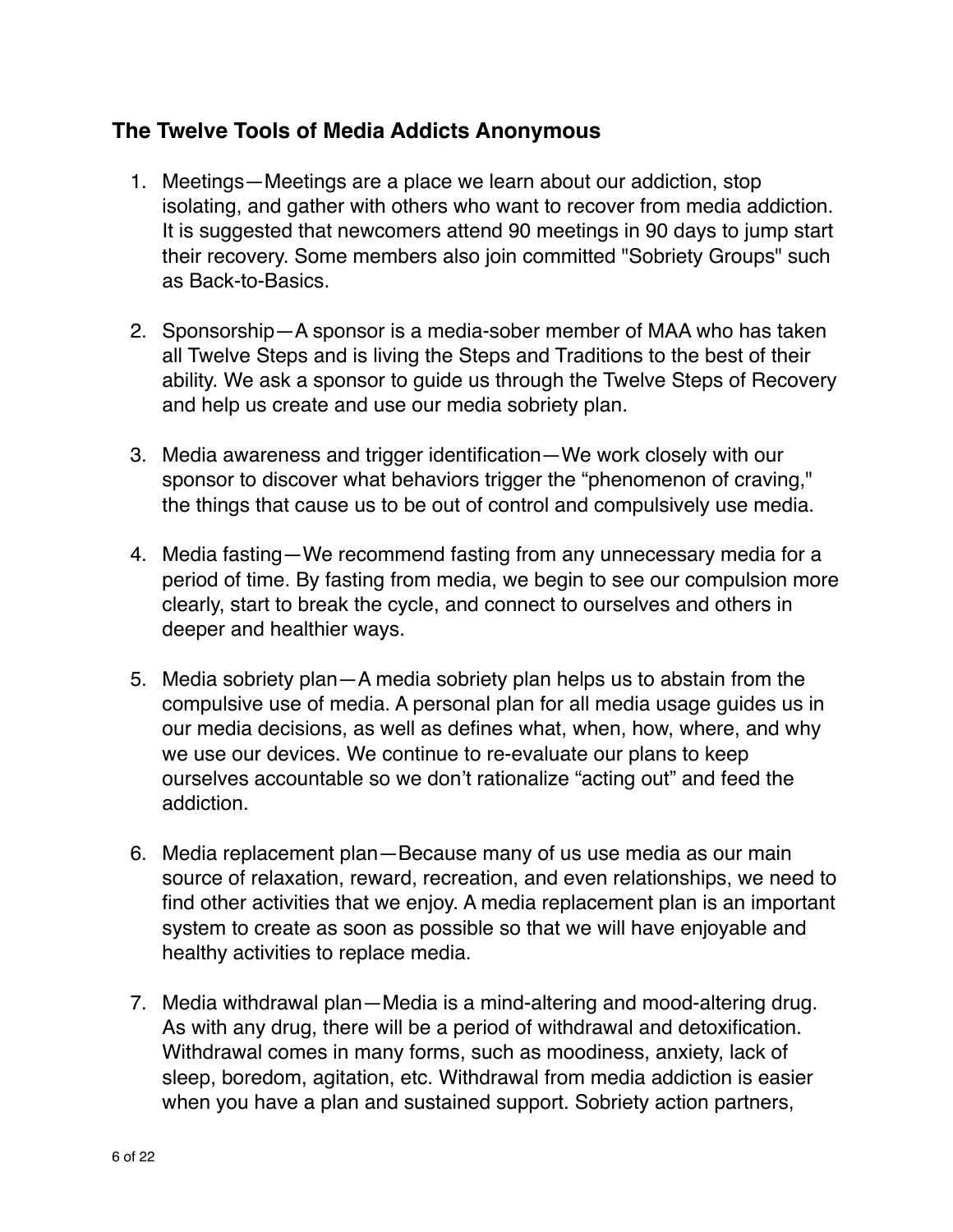outreach calls, tracking urges, and asking Higher Power to remove the obsession are a few of the strategies we incorporate in a media withdrawal plan.

- 8. Daily body care awareness and adequate sleep—Our ability to get sober and stay sober from media depends on a good night's sleep. Therefore, we suggest setting a media curfew for ourselves and a regular bedtime. We try to keep electronic media out of the bedroom. During the day we stay connected to our bodies, feeding them nourishing food and getting proper exercise and fresh air.
- 9. Meditation—We regularly take time to meditate, to feed our spirits in ways that media never could. Meditation helps us connect to a Power greater than ourselves which then trains our mind to turn to this Power rather than seek relief through media.
- 10. Literature and recordings—We read the Big Book of Alcoholics Anonymous and other Twelve Step literature and listen to MAA recordings to reinforce our understanding of addiction and how to recover.
- 11. Writing—Daily writing about our addiction helps us see our disease more clearly. Writing has also been an indispensable tool for working through our emotions. When we put our difficulties down on paper, it becomes easier to better see the situation and discern any necessary actions.
- 12. Service—Having a spiritual awakening and carrying the message of recovery to the media addict who still suffers is the basic purpose of our fellowship. Any form of service, no matter how small, which helps reach a fellow sufferer adds to the quality of our own recovery.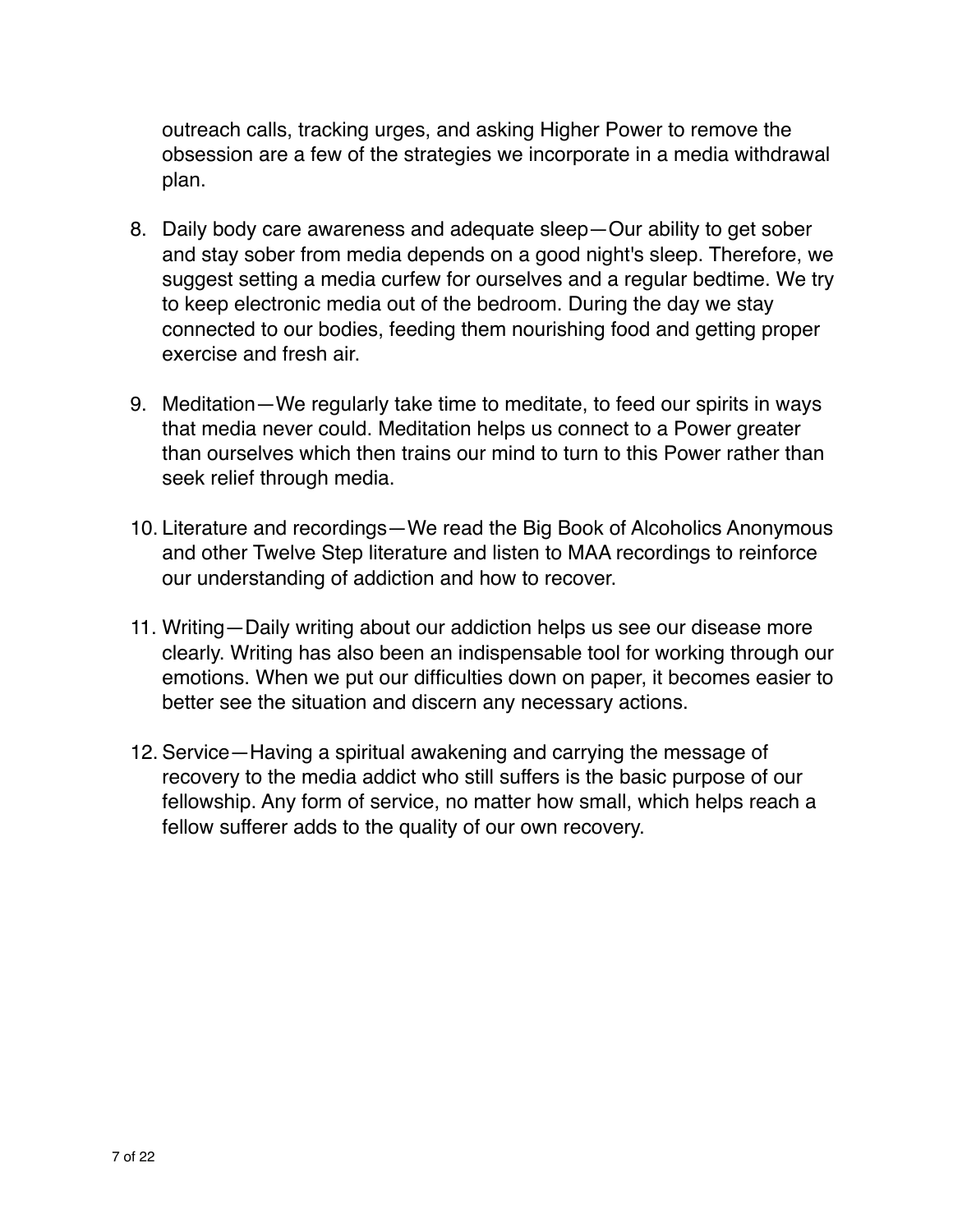# **QUIZ: Are You a Media Addict?**

Here is a list of questions to use in making a self-assessment. They relate to life experiences common among people who show signs of addiction to media.

- 1. When using any media, do you find that you lose track of time and feel surprised when you realize how much time went by without being aware of it?
- 2. Have you ever felt ashamed of or tried to hide how much time you spend on your electronic media devices?
- 3. Have you tried to spend less time using your electronic media devices but found you couldn't quit indulging in its overuse?
- 4. Do you find yourself wondering about things on the internet when you are not able to use your devices?
- 5. Are you trying to fall asleep while reading, browsing or watching something on your electronic media or TV?
- 6. Do you wake up in the middle of the night to check your electronic media devices?
- 7. Do you believe you cannot fall asleep without the aid of watching something or listening to something on media?
- 8. Do you find yourself frustrated and/or upset when others seek your attention while you are on your media?
- 9. Do you isolate and want to be left alone with your media?
- 10.Have you experienced issues related to sore fingers/thumbs, eye strain, numbness of extremities, headaches, or other physical complications from long periods of media use?
- 11.Has anyone in your personal life expressed concerns about the amount of time you spend on the internet or on your phone?
- 12.Do you find yourself using media in situations where it might be inappropriate or even dangerous? For example, while driving, at school during classes, while at work despite rules against it, during a ceremony (funeral/wedding/church service), at a theater during a concert/play/movie, while walking on a busy street, etc.

If you answered "yes" to five or more of these questions, you may be a media addict.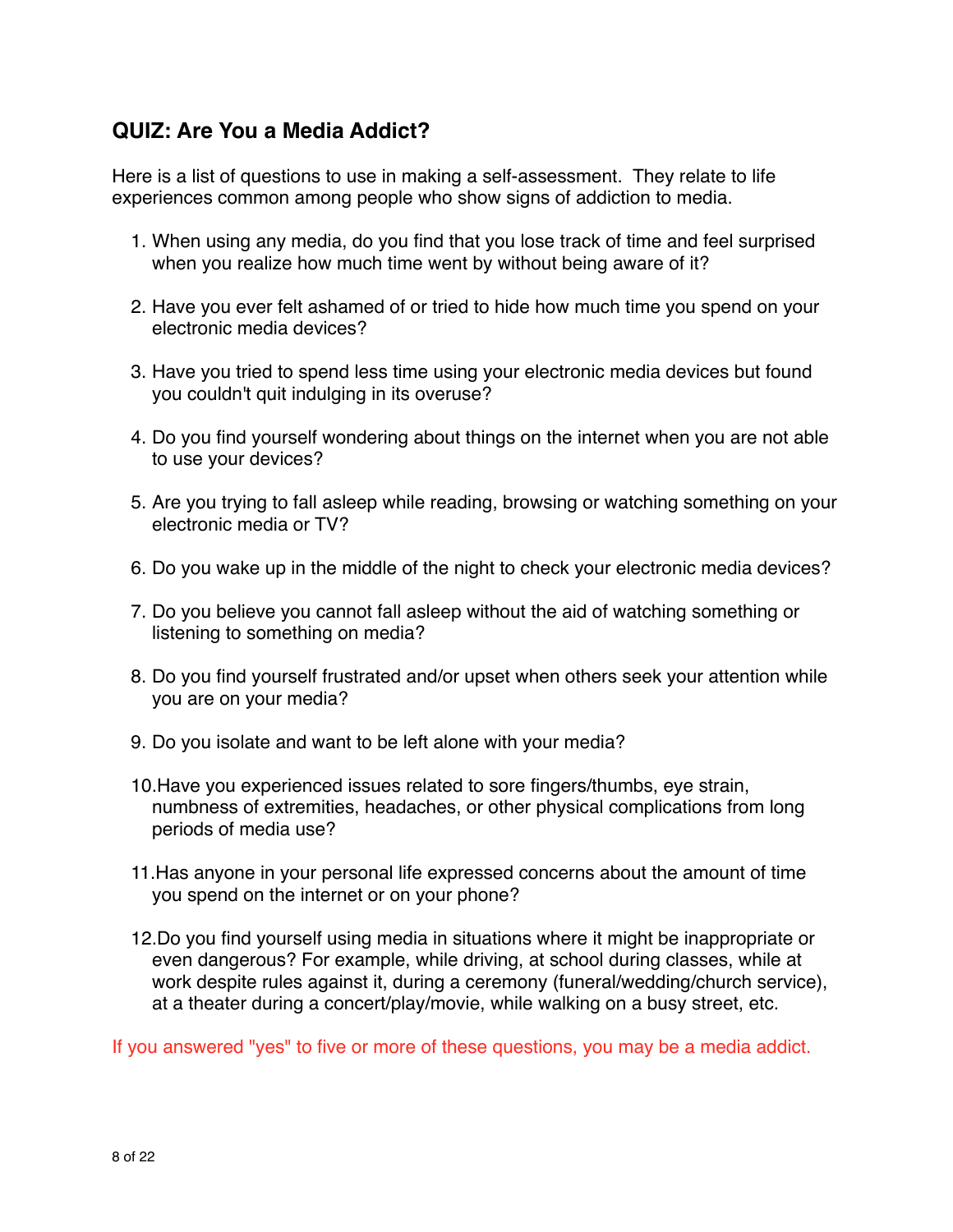# **Worksheet for Fasting/Sobriety Plan Using Top, Middle, and Bottom Lines**

"Bottom-lines" are self-defined activities which we refrain from in order to experience our physical, mental, emotional, sexual, and spiritual wholeness. Recovery begins by admitting that following our addictive path is making our lives unmanageable and we are powerless to stop.

Please answer these questions:

1. What media is necessary for work, family, recovery, or personal needs? All media should help create an abundant and useful life, these are your top-line behaviors combined with using all the steps, tools, and principles of MAA and anything else that leads to a better quality of life.

2. What media is your addictive media, the media that you can't stop using once you start or the media that triggers the obsession of the mind? These are your bottomline behaviors.

3. What triggers you to want to use media? What are your gateway drugs? For instance, reading news headlines, talking to people about movies or TV shows, subscription updates, etc. These are things to avoid and are your middle-line behaviors. (Start to clear out from your phone, computer, and household anything that may be a trigger. If you live with someone who uses your addictive media, talk to them about your needs and ask them to help you; do the same when visiting friends. Let people know because most friends, if they really are your friends, will help support you in your media sobriety.)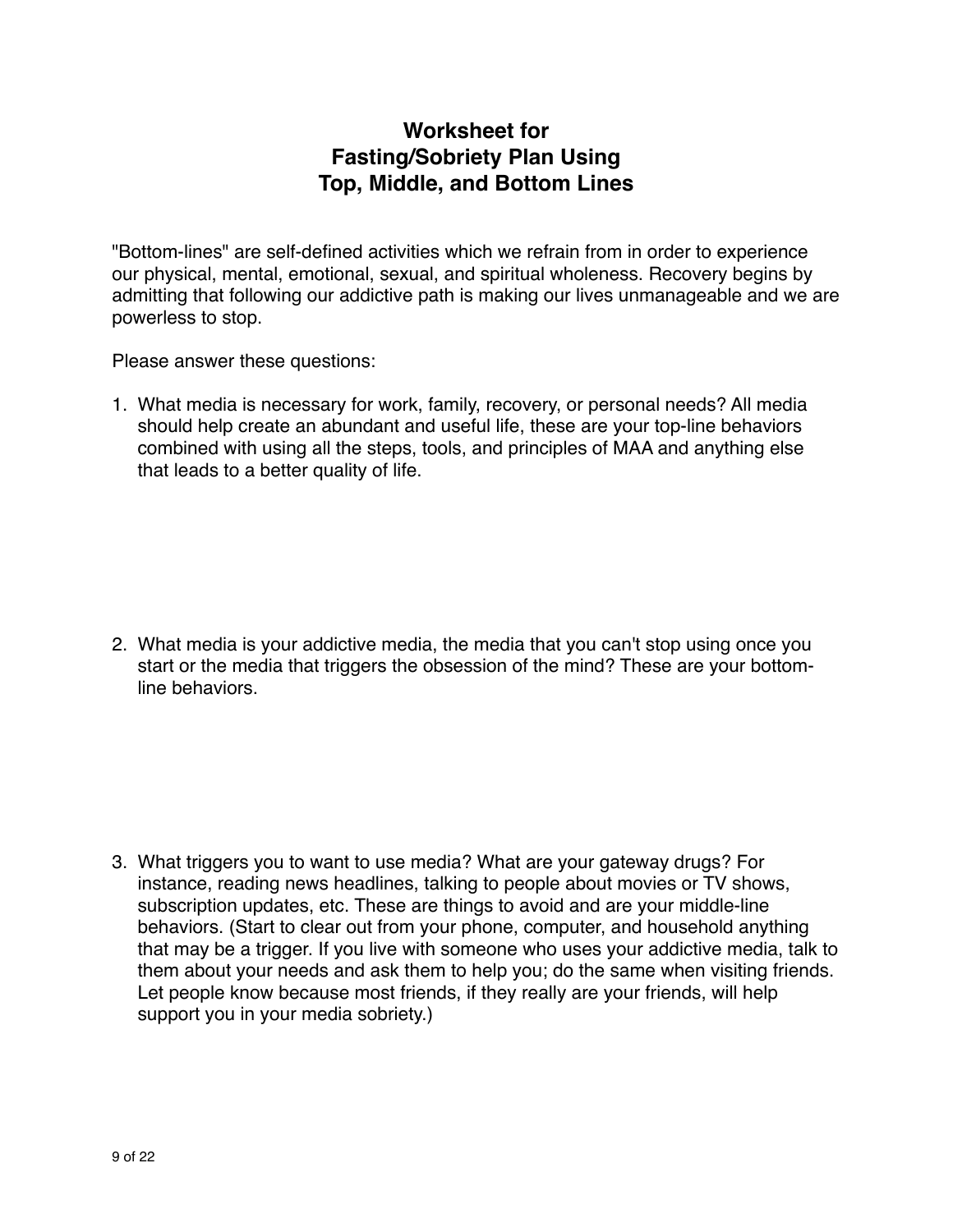#### **Please create your top lines, middle lines, and bottom lines with media.**

Top-lines are the way you want to live when you are the most fulfilled, joyous, and free. Examples: I am living joyfully and freely. Working through my steps, meditating daily, attending recovery meetings, enjoying my life without media no matter what, dating, joining improv groups, camping and hiking, getting A's in all my classes, scheduling regular massages, etc.

Middle-lines are things that are gateway drugs—they may lead you to pick up. Examples: negative thinking, anger, self-pity, resentment, fear, "stinking thinking," reading news headlines, talking to people about the media I am addicted to, feeling nostalgia for old times with my media, not telling people I need to turn media off or let them know that media doesn't agree with me, etc.

Bottom-lines are self-defined activities which we refrain from in order to experience our physical, mental, emotional, sexual, and spiritual wholeness. Breaking our bottom lines is watching or using any of our personal addictive media. Media that triggers the compulsion to use more. Media that triggers the obsession of the mind. Examples: video games, social media, movies, TV series, the news, magazines and celebrities, online streaming, some forms of music, fantasy, porn, gambling, investment trading, online shopping, etc.]

TOP-LINE BEHAVIORS:

MIDDLE-LINE BEHAVIORS:

BOTTOM-LINE BEHAVIORS: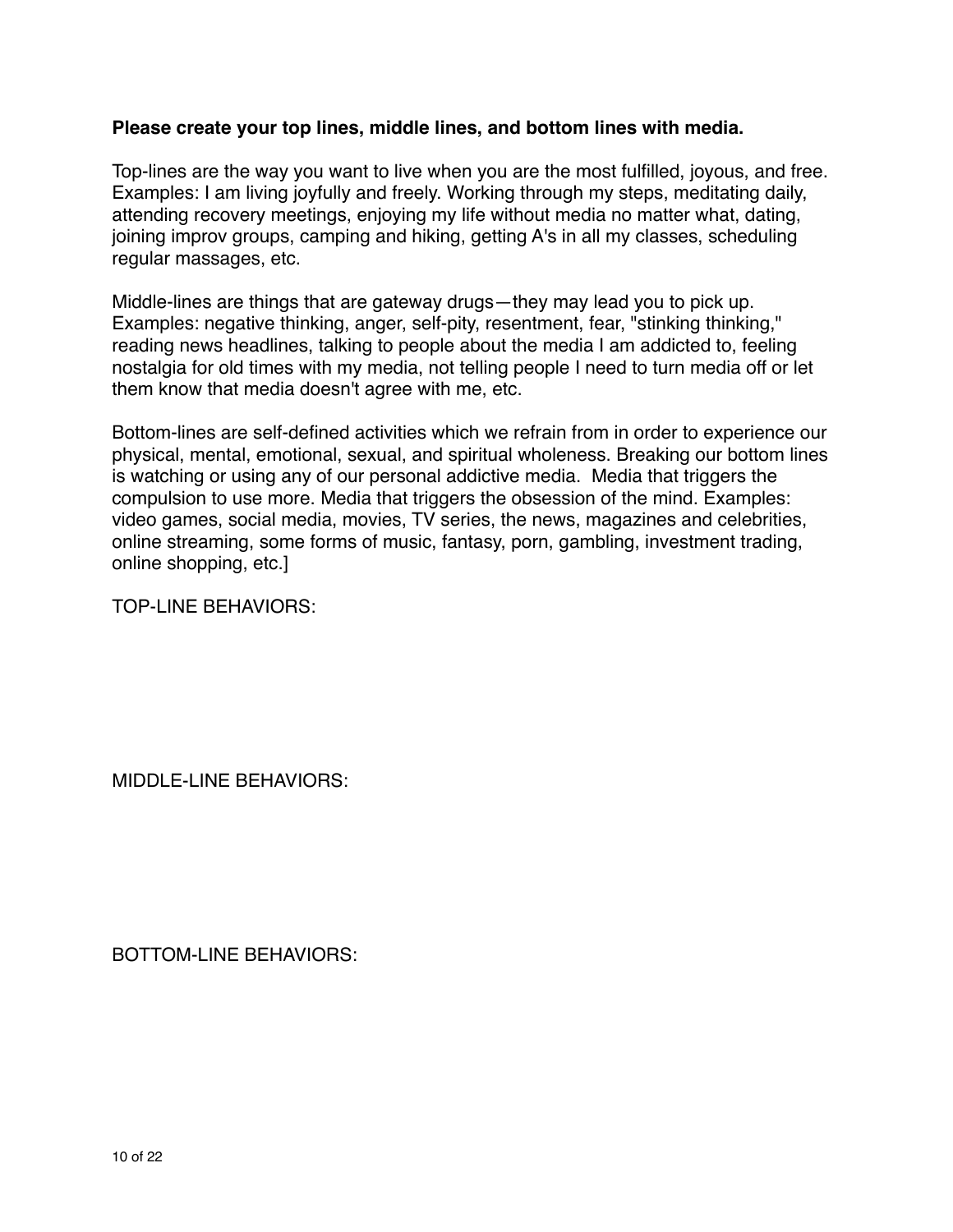**After you have established your top, middle, and bottom lines, complete this form.**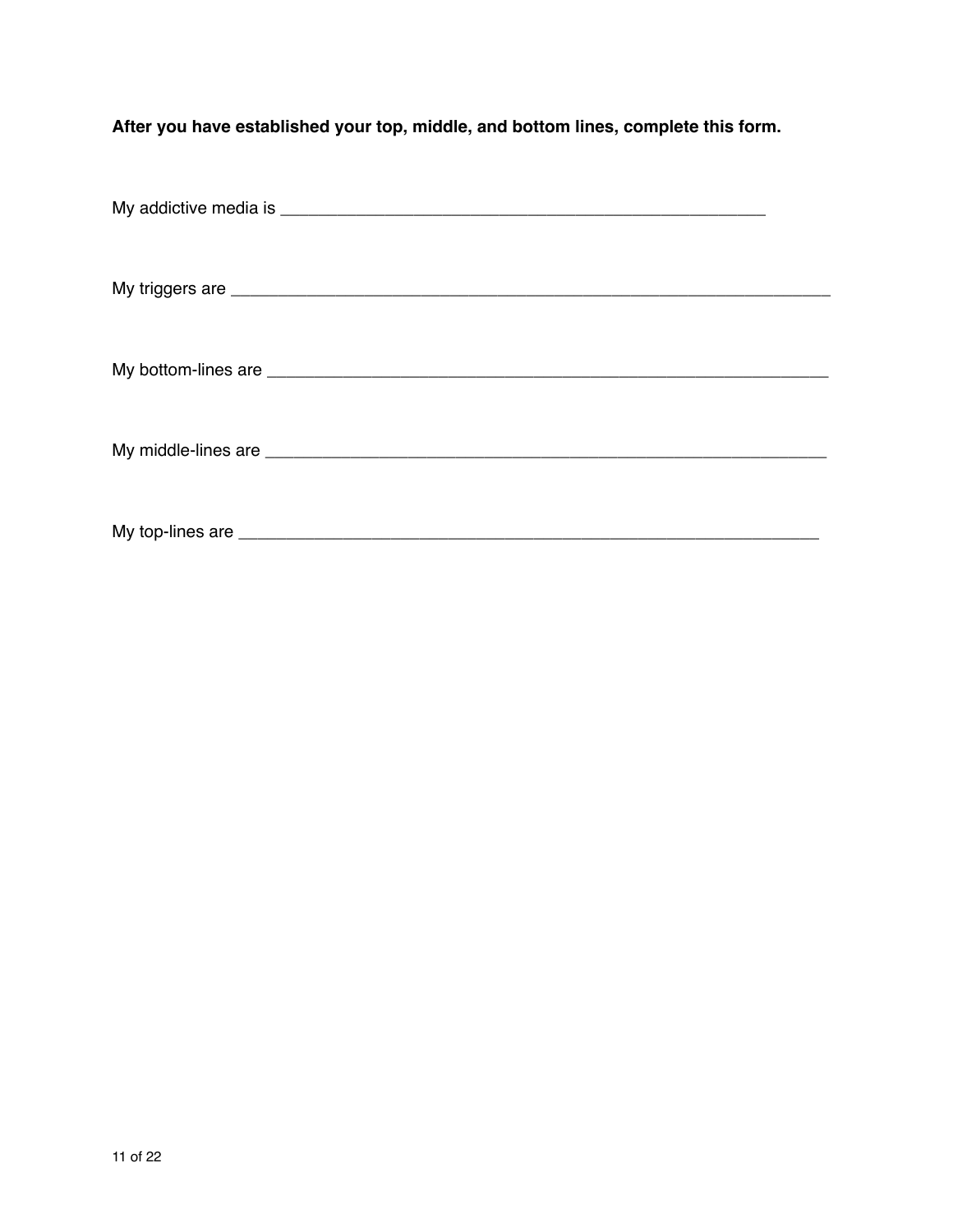# **Resistance Worksheet for Taking a Media Fast**

Goal: (Taking a fast)

Start Date:

End Date:

Why do I want this goal?

Why don't I want this goal?

In one short sentence write down what your resistance to taking the media fast. Ask yourself, "What is it I am afraid of or what is it that keeps me from enthusiastically committing to a media fast?"

Example: My resistance is I will NOT be able to handle my feelings if I don't use my media.

Statement: My resistance is

1. Can you absolutely know that your statement above is true? (This is a yes or no question. Circle only one.)

Yes No

2. What are your reactions when you believe this thought?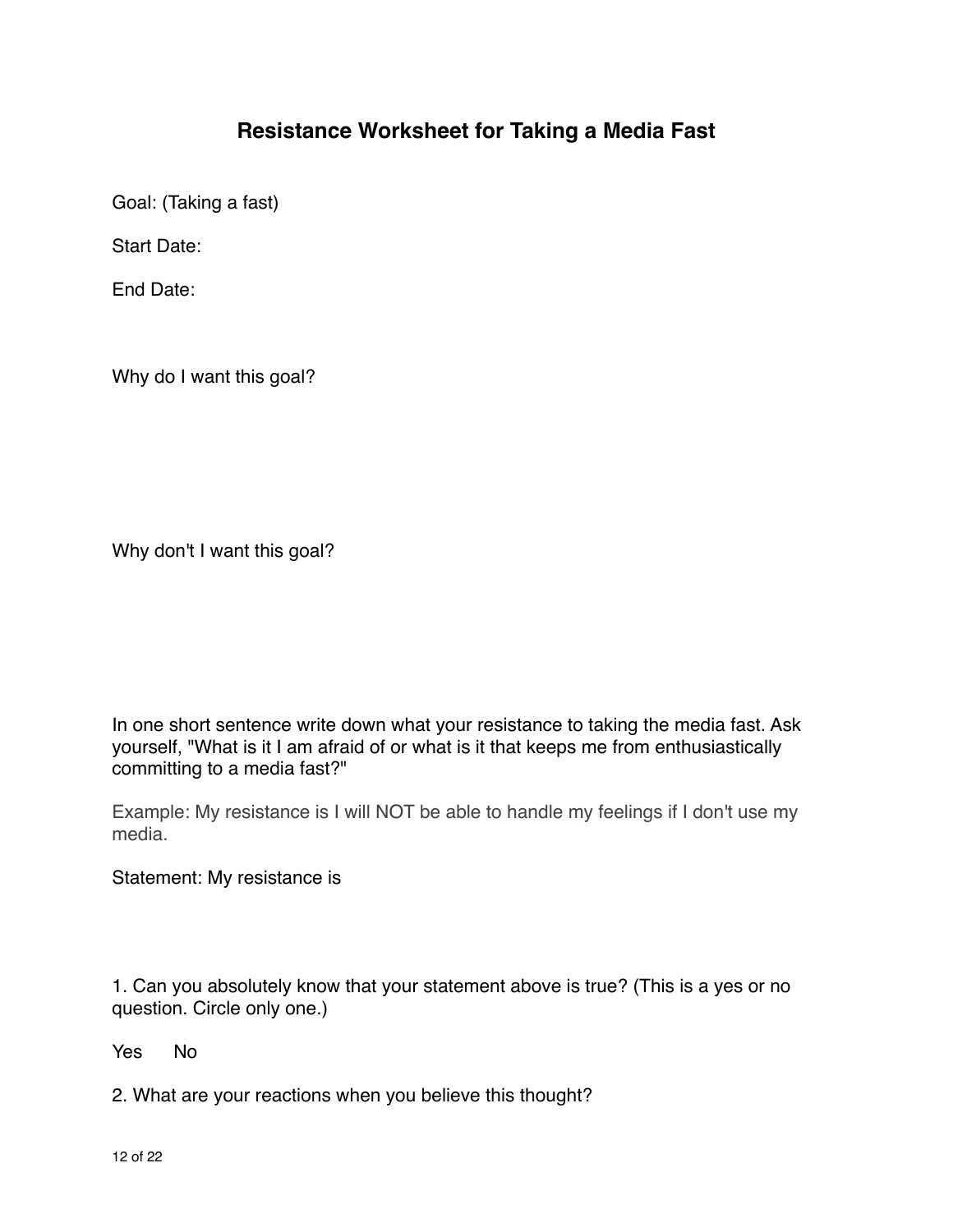My reaction is:

3. Who would you be and how would you live without this thought?

I would be:

I would live:

### 4. Turn this thought around to the exact opposite.

### Examples:

*Original Statement: I will NOT be able to handle my feelings if I don't use my media. Turn-Around Statement: I WILL be able to handle my feelings if I don't use media.*

Original Statement:

Turn-Around Statement:

5. Give 3 examples where the turn-around statement is just as true as your original statement.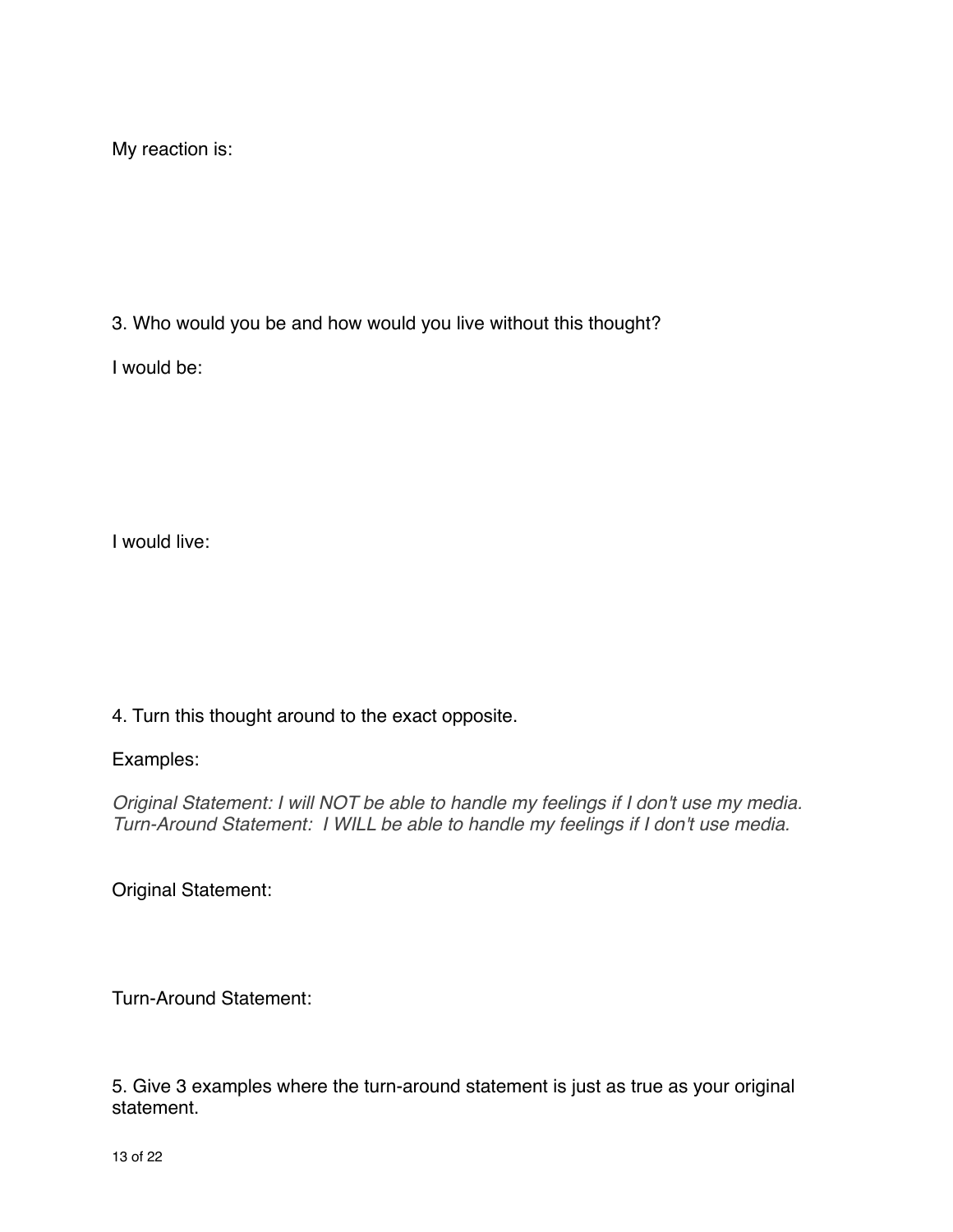1.

2.

3.

- 6. What are you willing to give up to reach this goal?
- 7. What are you willing to receive to obtain this goal?
- 8. What are the liabilities (your kryptonite) you need to address to achieve this goal?
- 9. What are the assets (your superpowers) you will activate to accomplish your goal?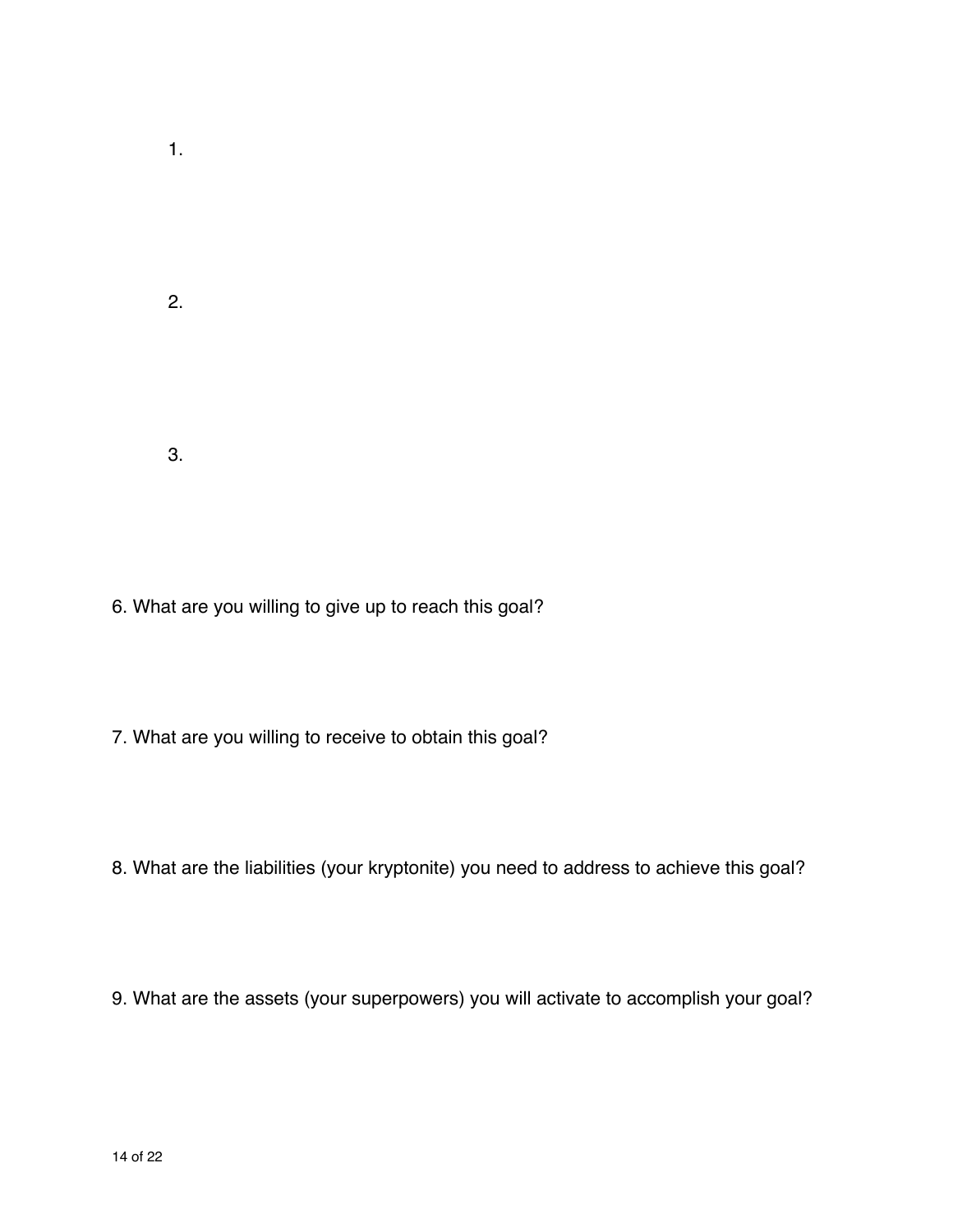# **Urge Surfing Worksheet**

Please fill out this worksheet BEFORE you get on media for relief, recreation, relaxation, or for any kind of retaliation. This is meant to be a breather, a short "time out," a way to transition from one activity to another.

*IMPORTANT*: By filling out this worksheet, it doesn't mean you can't use your media. If, when you are done, you still feel you must use your media for any of the above "r" reasons, give yourself permission to do so. If you decide to get on media, you will be doing it consciously rather than unconsciously; but you need to commit to completing the whole worksheet.

Answer every question in the order it is given and don't jump ahead.

- 1. Close your eyes and take 3 deep breaths in through your nose and exhale through your mouth.
- 2. Accept how you are feeling right now, accept the compulsion, accept yourself just as you are right now. Accept your life just as it is right now. Don't let yourself judge yourself for feeling this way. Don't attach any judgements you have to this situation.
- 3. Find something to appreciate about yourself right now. It can be something very small, but something you can appreciate that you are doing or have done. Filling out this worksheet can be one of them.
- 4. Take out a calculator or add on a piece of paper the number of years you have lived on this planet and multiply it by 365. This will give you the approximate number of days you have been living on earth as a human being. Write the number here \_\_\_\_\_. (If you want the exact number of days, figure out how many days since your last birthday and add it to this number.)
- 5. Congratulate yourself for making it this far.
- 6. Sing a song, any song. You don't have to sing it well. Don't sing for longer than 1 minute.
- 7. Find something humorous about this moment. (It could be the way you just sang your song.)
- 8. Write for one minute or less on what you are hoping to get from going onto your media. What do you think your media will give your or do for you? Write as much as you can in one minute.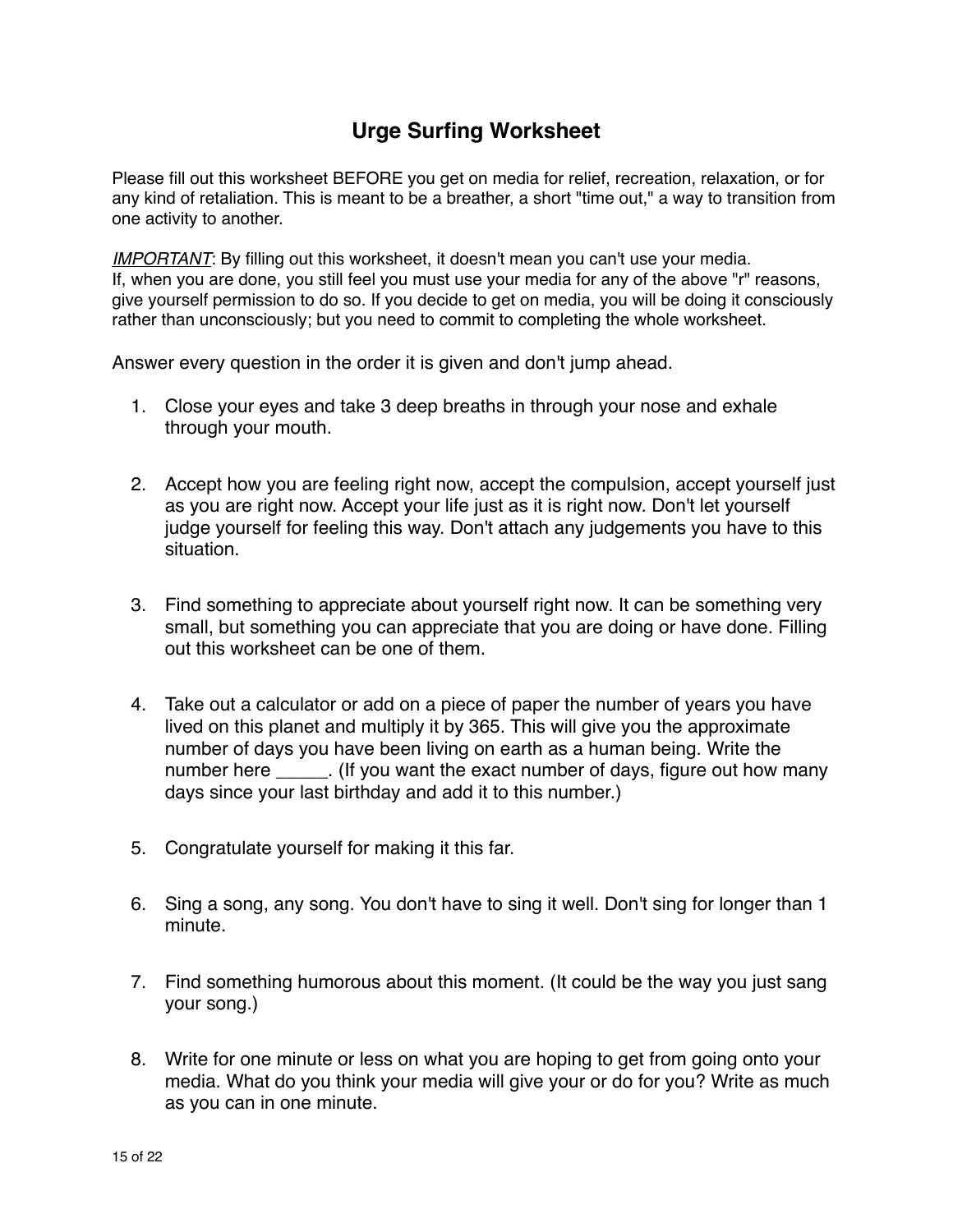- 9. Close your eyes for 30 seconds and see yourself on one of your worst binges and media drunk days (or weeks).
- 10. Did you get what you wanted from media then? Did media give you what it promised?
- 11. Write for one minute about how you felt after binging on media. What did you think about yourself and your life?
- 12. Looking at how many days you have been alive from the above number you wrote down, how much of your life so far do you think you have been on media? Make a guess? (1/4, 1/3, 1/2, 2/3, 3/4?) \_\_\_\_\_\_\_. How much of your life have you spent binging on media in the last 10 years?
- 13. Answer this question: Am I WILLING TO ASK my Higher Power to remove my compulsion to use media right now?
- 14. Pause for at least 15 seconds and then say the "Serenity Prayer."
- 15. Ask your Higher Power, in your own words, to remove the compulsion to use your media.
- 16. Wait and listen. (You can repeat your prayer up to 3 times.)
- 17. Write down at least one thing you are grateful for right now.
- 18. Make a conscious decision right NOW if you will use media or if you won't.
- 19. I am deciding to (circle one) USE NOT USE my media because:
- 20. If you don't use, what wonderful activity will you do instead?
- 21. Go into your heart and listen and see how it would feel doing that activity instead. How would it feel at the end of the day if you didn't succumb to the media? Write down a few sentences of how it would feel.

Move into your life now with clarity and enthusiasm for whatever you decided to do. You can always go back and do these exercises one more time if you feel you need to or want to.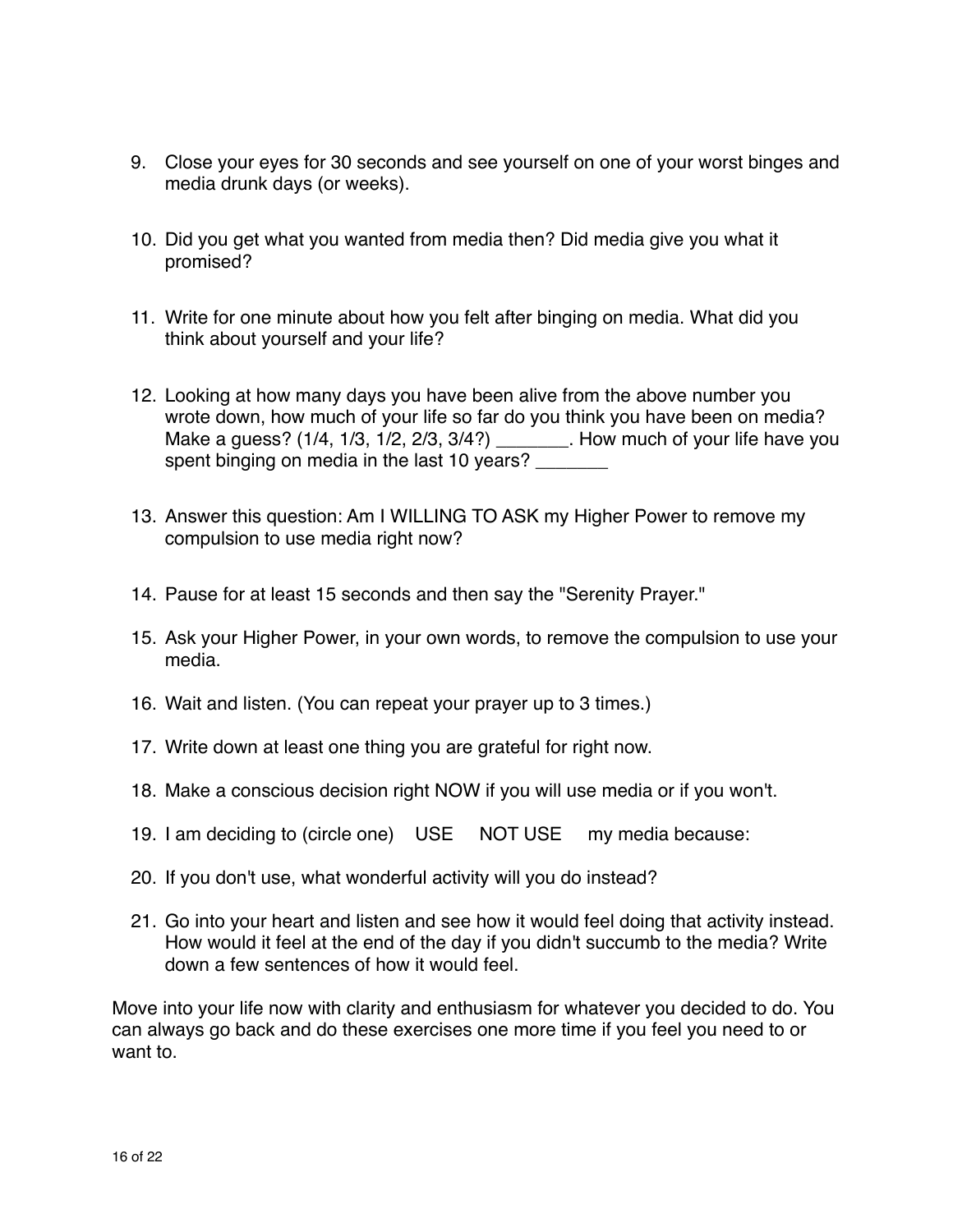# **Action Meeting for Media Sobriety**

Here is a format you can follow with your sponsor or media sobriety partner to help you clarify your media recovery plan.

### **Part 1. Answer the Following Questions**

- 1. Where have you spent more time than you planned on media or in front of electronic screens?
- 2. Where have you put off home chores, personal care, and taking care of business while still finding time to focus on media?
- 3. Do you "graze" on your media throughout the day? Explain.
- 4. Do you binge on it for hours at a time? Explain.
- 5. Do you plan to use electronic media to further your businesses, school, goals, or visions and yet end up distracted from your target by it? Explain.
- 6. Do you turn to your media instead of live people to feel connected and end up more isolated and lonelier than when you started? Explain.
- 7. Do you tend to neglect healthy intellectual stimulation since your mind is focused on passive media consumption? Explain.
- 8. Where have your creative endeavors become impeded by your media focus?
- 9. Do you believe it is necessary to use some form of media in order to "relax"? Is media your main source of recreation?
- 10.Where have you become disconnected from your body or neglected your health or body's basic needs for rest, sleep, exercise, good nutrition, etc., because of media usage?
- 11.Where have you become disconnected from the natural world and all your senses due to media usage?

### **Part 2. Plan of Action**

### Media Sobriety Plan

A media sobriety plan helps us abstain from the compulsive use of electronic media and the media drunkenness that follows. A personal plan for electronic media usage guides us in our media decisions, as well as defines what, when, how, where and why we use our devices. With the help of a sponsor and/or action partner, each member develops their own plan based on an honest appraisal of their compulsive media usage. We continue to reevaluate our plans to keep ourselves accountable so we don't rationalize "acting out" and feed the addiction. Time keeping and the use of a timer are invaluable in applying our sobriety plan to our daily actions.

- 1. What media is necessary for work?
- 2. What media is necessary for connection with family and friends?
- 3. What else do you use media for?
- 4. What types of media do you feel you get drunk on the most? Be specific.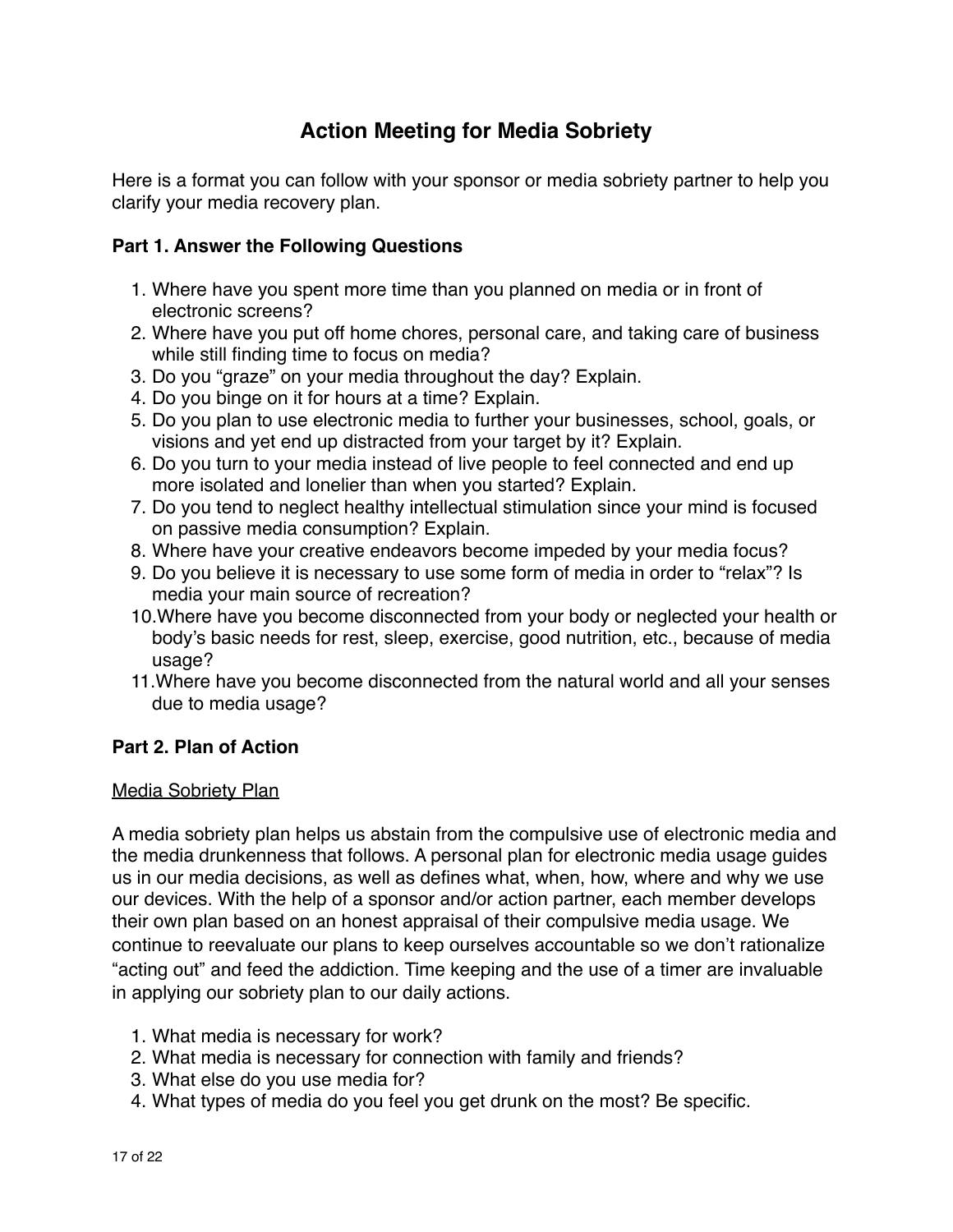- 5. What time of day is the hardest for you to stay away from media?
- 6. How much time a day do you feel is healthy for you to spend in front of a screen?
- 7. What do you want to use your media for? (Example: furthering my business, learning new skills, etc.)
- 8. What don't you want to use your media for? (Example: Fighting with people on Facebook, getting lost in the negative news cycles, etc.)
- 9. What would be a good time to turn media on and off during the day?
- 10.Apply those times to your phone and have it turn off and on at those times.

#### Media Replacement Plan

Because many of us use media as our main source of relaxation and entertainment, we need to find other activities that bring us joy. When we stop compulsively using media, there will be a void. It will be difficult to obtain long-term sobriety if we don't have a plan to fill that void. Therefore, a media replacement plan is an important system to create as soon as possible so that we will have enjoyable and healthy activities to replace media. Here are some examples:

#### A. Fun, Pleasure and Relaxation

We write lists of things we love to do for fun, relaxation and pleasure and post it where we can see it. We share this plan with our sponsor or action partners and use these activities daily in place of our electronic media.

#### B. Connection and Play

We schedule time in our week for play and community. We have often used media as a substitute for true recreation and human connection. We become willing to learn how to play and have more fulfilling relationships with others. When we are with others, we turn off and put down our media and focus on our loved ones.

#### C. Brain Health Awareness

We exercise our mind in healthy ways whether through study, moderate reading, journaling, or meaningful conversations. We read things that require thought and effort. We may also take classes or workshops to expand our interests and knowledge. We find ways to keep our minds sharp by memorizing phone numbers, poems, etc.

#### D. Creativity

We take time to nourish our own creativity. This may include participating in artistic endeavors such as writing, visual arts, music, theater, dance, singing, etc., or we may direct that creative process toward whatever endeavors fulfill us.

- 1. Write a list of 10 things you can do for fun, pleasure and relaxation.
- 2. Who are three people you want to connect with more? How can you start doing this today?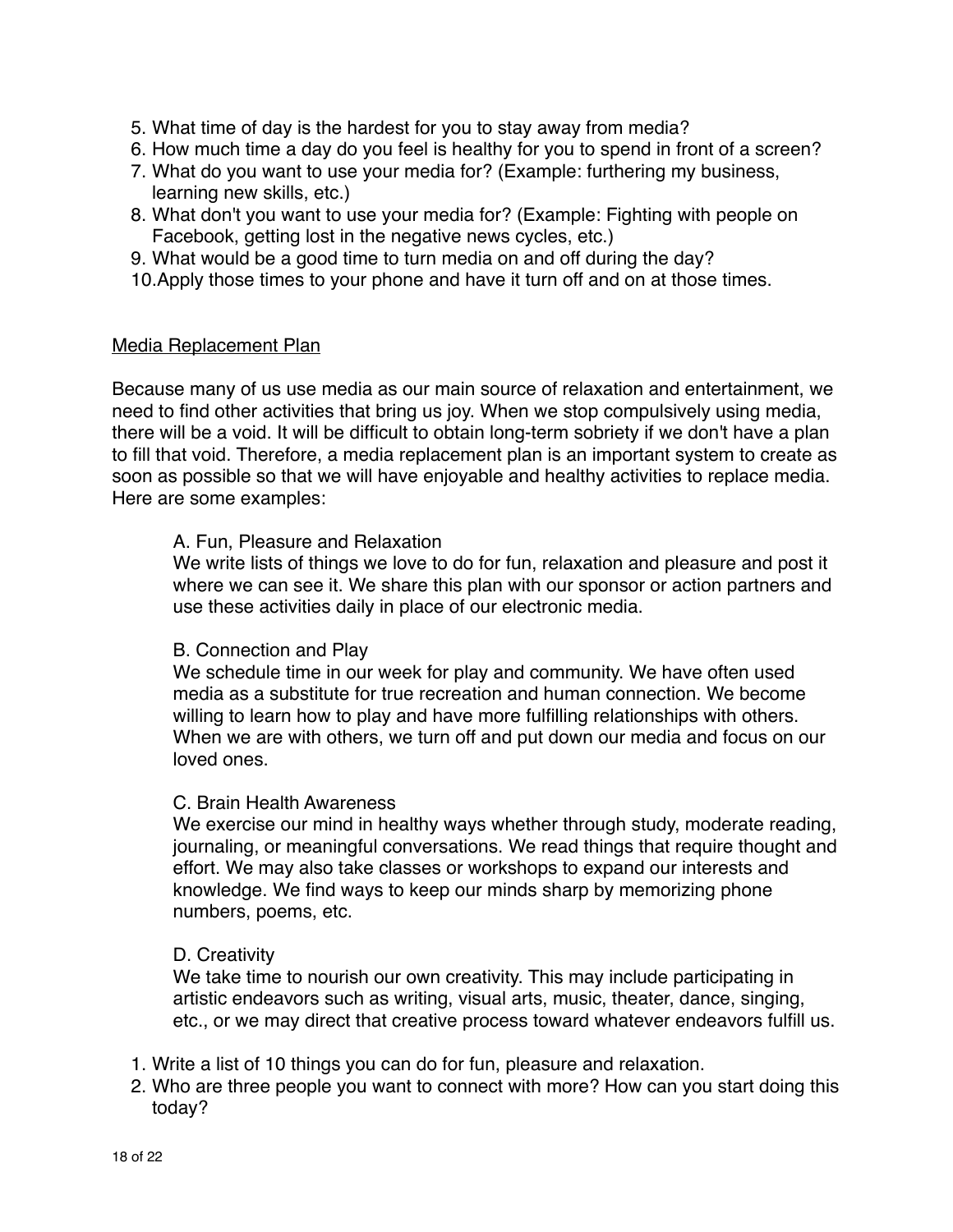- 3. What are three things you can do to exercise your brain this week?
- 4. What are three things you can do to be more creative in your life? Can you begin one of these things this week?

### Daily Body Care Awareness and Adequate Sleep

Media distracts us from taking care of and connecting with our bodies. Our ability to get sober and stay sober from electronic time drunkenness depends on a good night's sleep. Therefore, we suggest setting a media curfew for ourselves and a regular bedtime. We try to keep electronic media out of the bedroom. During the day we stay connected to our bodies, feeding them nourishing food and getting proper exercise and fresh air. We learn to be fully present in our bodies and take time to ground ourselves in the natural world by getting out into nature without our media. We feed all of our senses, allowing ourselves to experience more beauty and pleasure in our lives. When appropriate we utilize health care & healing providers.

- 1. What time to you want to get to bed?
- 2. What time do you want to get up in the morning?
- 3. Until what time do you want to stay media-free in the morning?
- 4. What are three things you can do this month to take better care of your body?
- 5. What are ways you can sooth yourself without using media? What is your daily plan to spend time outside and in nature?

### Media Withdrawal Plan

Media acts as a mind-altering and mood-altering drug. As with any drug, there will be withdrawal and detoxification. Withdrawal comes in many forms, such as moodiness, anxiety, lack of sleep, boredom, agitation, etc. Withdrawal from media addiction is easier when you have a plan and when you have sustained support. Therefore, we suggest the following 12 actions:

- 1. Say out loud to yourself (or someone else): "I am willing to go through media withdrawal"
- 2. Get 8 hours of sleep a night (withdrawal will make you feel tired; lack of sleep makes you more susceptible to media cravings).
- 3. Schedule daily phone calls with sponsors, media sobriety partners, and MAA members.
- 4. Go to a meeting a day—get tons of support.
- 5. Take daily quiet time with your Higher Power. Make this the first thing you do in your day.
- 6. Take time in nature. Nature will heal you and ground you.
- 7. Realize you will feel raw and emotional at times. Accept these feelings without judging them and know they will pass.
- 8. Realize you may feel loss and even have to mourn your beloved media. Talk about this with others and allow yourself to say your good-byes, just as you would do with a lover or friend if you were breaking up or parting ways.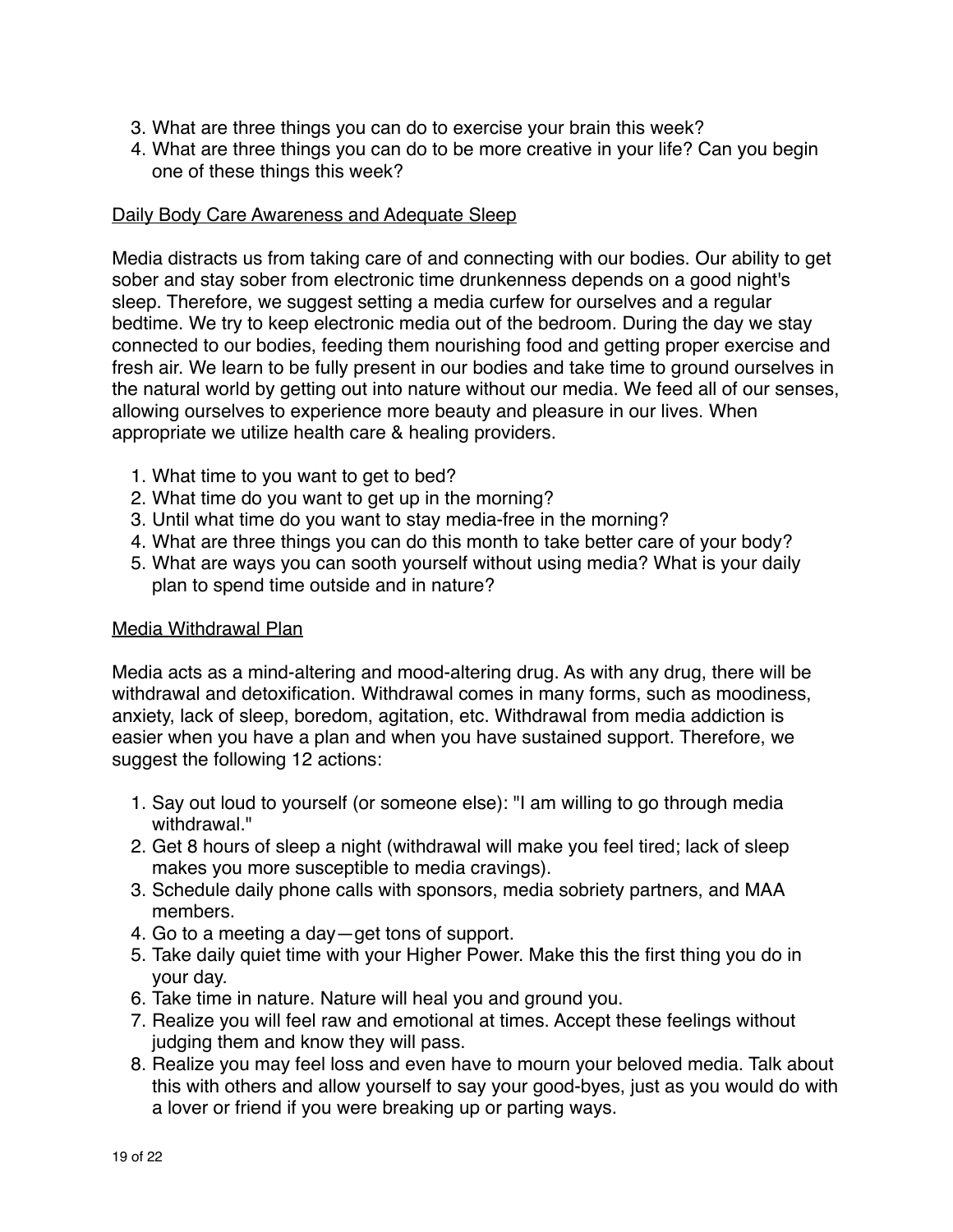- 9. Commit to doing whatever it takes to stay abstinent, even when you feel defiant.
- 10.Do service and outreach at meetings. If you feel sorry for yourself, ask other members how they are doing and listen more than you talk.
- 11.Track your urges and fill out an Urge Surfing Worksheet at least once.
- 12.Withdrawal can take up to six months or even longer. Be patient and trust that you will get through this. Understand that you only have to go through withdrawal once. Let your withdrawal be your personal badge of courage. Hold onto your sobriety so that you will never need to go through withdrawal again.

#### **Part 3. Assignment**

Write down these plans of action and send them to your sponsor or media sobriety partner. Print them up so you can keep them in front of you. Read daily for 21 days.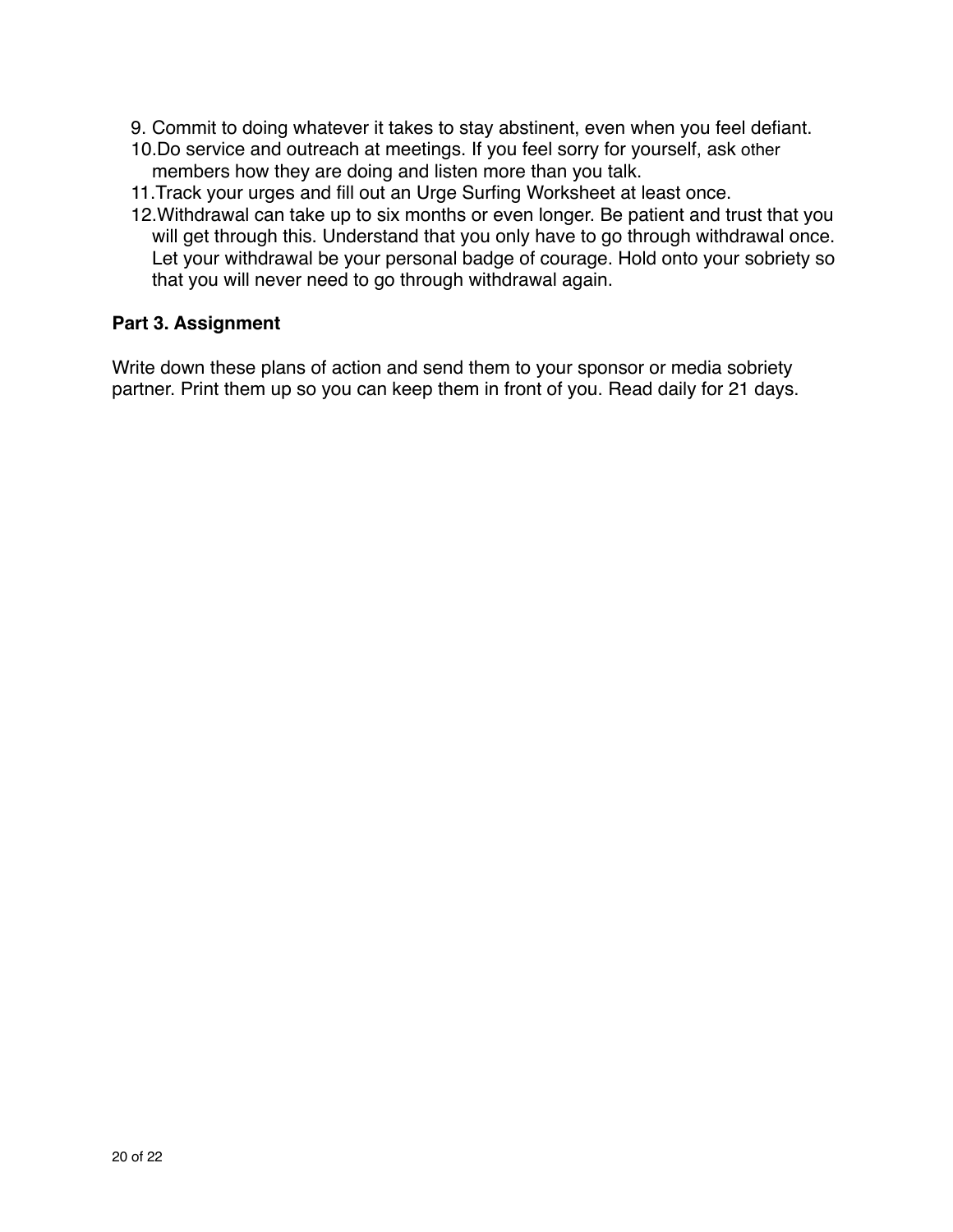### **The Twelve Promises of Media Addicts Anonymous**

- 1. Satisfaction and fulfillment in everyday life—We depend on our Higher Power and our fellowship to find relief and answers to our problems. We cultivate rich connections with our fellows and have many non-media related sources of recreation and relaxation. We live engaged and rewarding lives.
- 2. Time reverence—We focus on our goals and visions. We use our time to nurture our talents and fulfill our dreams.
- 3. We act responsibly—No longer pulled by the lore of a screen or an electronic device, we are mindful of our attention and direct it appropriately.
- 4. Mindfulness—We stay focused on the here and now. We find peace and comfort knowing we are exactly where we are supposed to be in this moment.
- 5. Connection—We socialize with others and prefer connection to real people and to nature. We find joy and comfort in belonging. Loneliness and isolation have faded away.
- 6. Appreciation for our uniqueness—Our self-worth and self-esteem come from the personal relationship we have with our Higher Power. We take pride and revel in our individuality knowing that our unique gifts come through our Higher Power to enhance this world.
- 7. Embrace work and choose priorities—We find enthusiasm in our work and effectively manage and prioritize our daily goals. Because we no longer abuse our brains with prolonged media usage, our brains are clearer and re-calibrated.

This next one is numbered 12. in the Literature Packet; it should be 8.

- 8. We experience more vitality—We have more energy and our pains fade away because we are not engaged in the repetitive actions that created them. We sleep better and feel healthier. We have a sense of well-being not known before.
- 9. Acceptance and honesty—As we are honest about our disease and accept that we are media addicts, we have come to intuitively know we are priceless in our uniqueness and start to share our gifts with others. We trust ourselves and begin to see how we have a positive impact on others and the world.
- 10.Connection with our bodies and nature—Self-care has become our priority. Our bodies are the vessels that carry us through this life. We only get one, so we mindfully take care of it. We frequently spend time in nature to rejuvenate and refresh our spirits.
- 11. We cease fighting with media—When we stay in fit spiritual condition, we don't need to push media away. Instead, we recoil from it as if from a hot flame. Media no longer has a hold on us. We see Higher Power is doing for us what we could not do for ourselves.
- 12.Living in reality—We interact with real people and enjoy real life. We face our problems head-on and are not drawn to live in a fantasy world where things are pristine and unrealistic. We live life on life's terms and find that life is gorgeously messy and colorful. We feel blessed as we embrace it all.